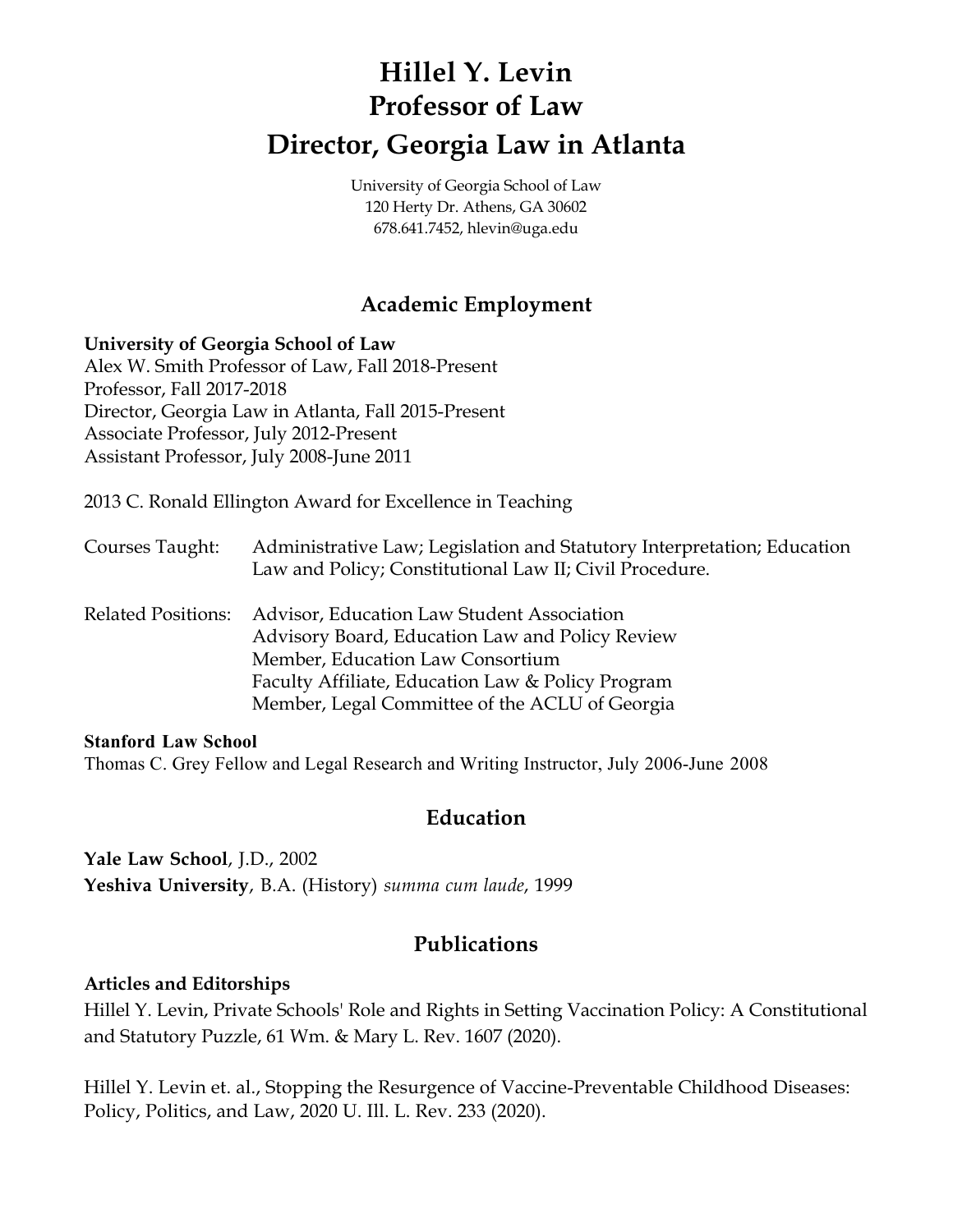Levin, H., & Rippner, J. Foreword: The Questions and Challenges of the New Landscape in Public Education. *Education Law and Policy Review*, *5*, vii (2019).

Coeditor in Chief, Volume 5, Education Law and Policy Review ("The Changing Ecology of Public Education")(2019).

Hillel Y. Levin and Michael Wells, Qualified Immunity and Statutory Interpretation: A Response to William Baude, 9 Calif. L. Rev. Online 41 (Nov. 2018), http://www.californialawreview.org/qualified-immunity-and-statutory-interpretation-aresponse-to-william-baude.

Coeditor in Chief, Volume 4, Education Law and Policy Review, ("Law and Religion in the Public Schools.")(2018).

Hillel Y. Levin, Why Some Religious Accommodations for Mandatory Vaccinations Violate the Establishment Clause, 68 Hastings L.J. 1193 (2017).

Hillel Y. Levin, Josh Segal, and Keisha Stanford, Beyond Absurd: The Battle Over Jim Thorpe's Remains and a Proposed Taxonomy for the Absurdity Doctrine, 68 Admin L. Rev. 119 (2016).

Hillel Y. Levin, Allan Jacobs & Kavita Shah Arora, To Accommodate or Not to Accommodate: (When) Should the State Regulate Religion to Protect the Rights of Children and Third Parties?, 73 Wash. & Lee L. Rev. 915 (2016).

Hillel Y. Levin, Rethinking Religious Minorities' Political Power, 48 U.C. Davis L. Rev. 1617 (2015).

Hillel Y. Levin, Tax Credit Scholarship Programs: A Model Statute for a Better Program, 1 Educ. L. & Pol'y Rev. 59 (2014) (peer reviewed).

Hillel Y. Levin, Tax Credit Scholarship Programs and the Changing Ecology of Public Education, 5 Arizona State Law Journal 1033 (2013).

Hillel Y. Levin, A Reliance Approach to Precedent, 47 Ga. L. Rev. 1035 (2013).

Hillel Y. Levin, Contemporary Meaning and Expectations in Statutory Interpretation, 2012 U. Ill. L. Rev. 1103 (2012).

Hillel Y. Levin, Resolving Interstate Conflicts Over Same-Sex Non-Marriage, 63 Fla. L. Rev. 47 (2011).

Hillel Y. Levin, Making the Law: Unpublication in the District Courts, 53 Vill. L. Rev. 973 (2009).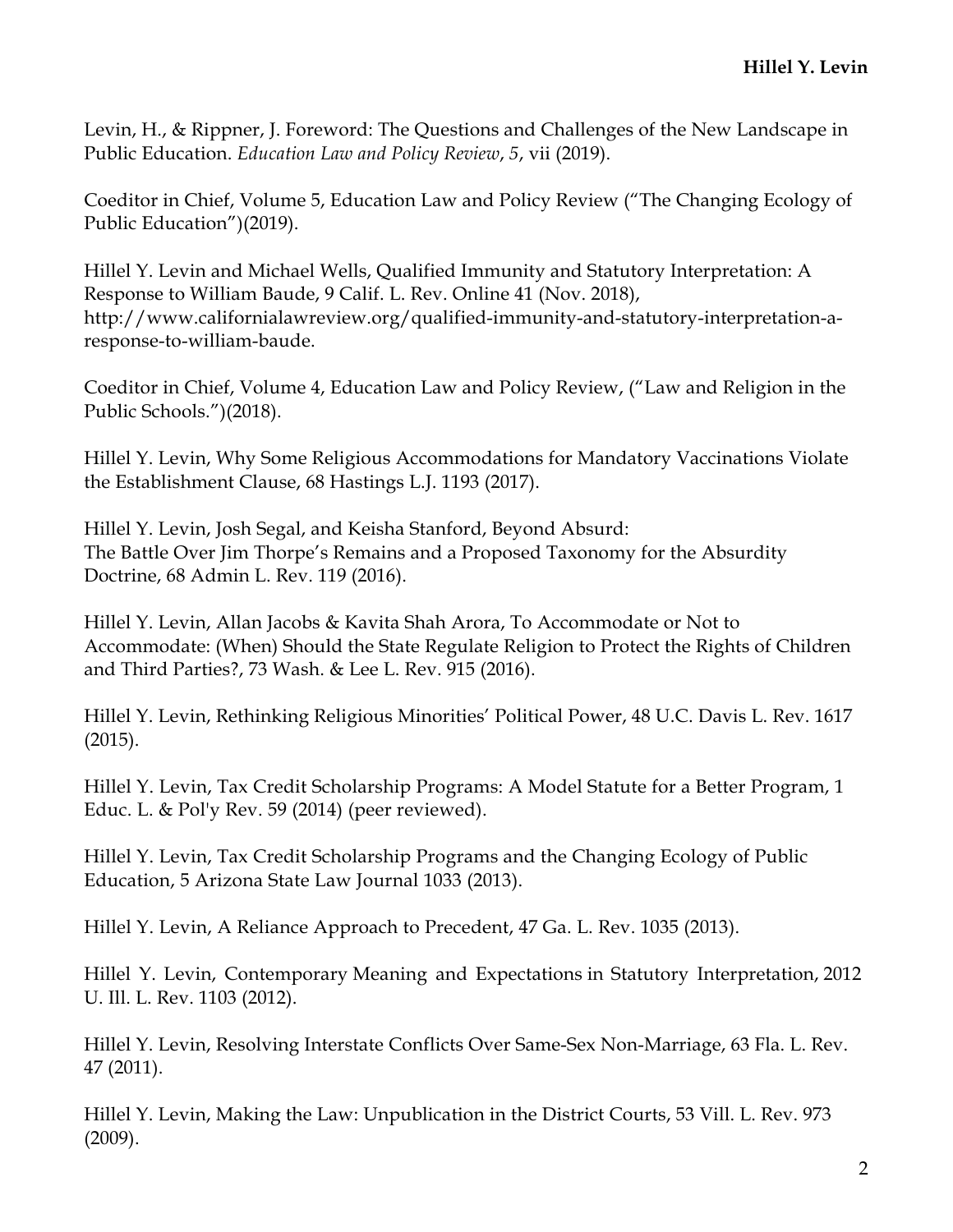Hillel Y. Levin & John W. Emerson, Is There a Bias Against Education in the Jury Selection Process?, 38 Conn. L. Rev. 325 (2006).

#### **Casebooks and Teaching Materials**

Statutory Interpretation: A Practical Lawyering Course, West's American Casebook Series, 3d Ed. (and accompanying teachers' manual), forthcoming 2020.

Statutory Interpretation: A Practical Lawyering Course, West's American Casebook Series, 2d Ed. (and accompanying teachers' manual), 2016.

Statutory Interpretation: A Practical Lawyering Course, West's American Casebook Series (and accompanying teachers' manual), 2014.

**Essays, Symposia, Book Reviews, and Supreme Court Amicus Scholars' Briefs:** Hillel Y. Levin, Justice Gorsuch's Views on Precedent in the Context of Statutory Interpretation, \_\_ Ala. L. Rev. \_\_ (symposium) (2019).

Hillel Y. Levin, Amicus Brief in Support of Petition for Certiorari, Scholars of Statutory Interpretation and Native American Law, *Sac and Fox Nation v. Borough of Jim Thorpe* (2015) (with Josh M. Segal and Keisha N. Stanford).

Hillel Y. Levin, Intentionalism Justice Scalia Could Love, 30 Constitutional Commentary 89 (2015) (peer reviewed) (reviewing Richard Ekins, THE NATURE OF LEGISLATIVE INTENT (2012)).

Hillel Y. Levin, Conflicts and the Shifting Landscape Around Same-Sex Relationships, 41 Cal. W. Int'l L.J. 93 (2010) (invited/symposium).

Hillel Y. Levin, Iqbal, Twombly, and the Lessons of the Celotex Trilogy, 14 Lewis & Clark L. Rev. 143 (2010) (invited/symposium).

Hillel Y. Levin, The Food Stays in the Kitchen: Everything I Needed to Know About Statutory Interpretation I Learned by the Time I was Nine, 12 Green Bag 2d 337 (2009) (reprinted in Linda D. Jellum & David Charles Hricik, Modern Statutory Interpretation (2d ed. 2009)).

Hillel Y. Levin, What Do We Really Know About the Revolution in Choice of Law?, 60 Stan. L. Rev. 247 (2007) (reviewing Symeon C. Symeonides, THE AMERICAN CHOICE OF LAW REVOLUTION: PAST, PRESENT AND FUTURE).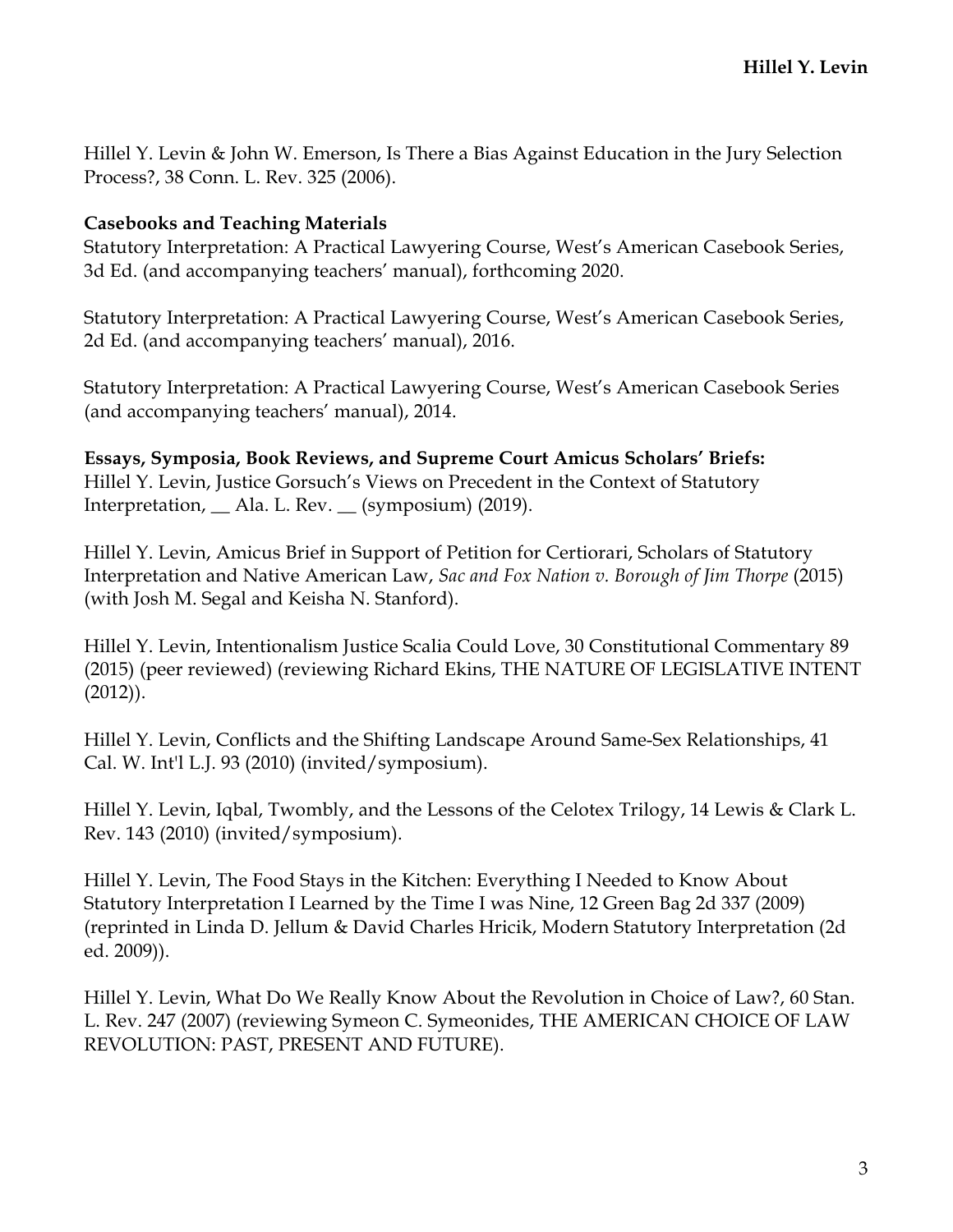## **Presentations**

Presenter, "Private Schools' Role and Rights in Setting Vaccination Policy: A Constitutional and Statutory Puzzle," University of Tennessee Law School Faculty Colloquium, 2019.

Presenter, Symposium, "Life After Scalia: Justice Gorsuch and Modern Textualism on the Supreme Court," University of Alabama Law School, March 22, 2018.

Paper Presenter, "Improving Vaccine Policy: The Puzzle of Law, Politics, and Public Health," 40th Annual Health Law Professors Conference, June 9, 2017.

Paper Presenter and Participant/Discussant, Annual Law and Religion Roundtable, Georgetown Law School, June 2015.

Paper Presenter, "When Law and Religion Collide: Protecting Children and Third Parties in a Pluralist State," Law and Society Association Annual Meeting, May 29, 2015.

Panel Chair, "Religion and the Construction of a Secular State," Law and Society Association Annual Meeting, May 29, 2015.

Visiting Faculty, Bar Ilan University, December 2014, teaching course on law and religion.

Synagogue v. State: When Law and Religious Obligation Collide, Young Israel of Toco Hills, Fall 2013.

Moderator, University of Georgia Law Review Symposium Panel on Media Rights, 2014.

Tax Credit Scholarship Programs and the Changing Ecology of Public Education, John Marshall Law School, Atlanta, GA, Fall 2013.

A Reliance Approach to Precedent, Emory/UGA Faculty Colloquium, Summer 2012.

Teaching Practical Lawyering Skills in the Doctrinal Classroom, SEALS Conference, Summer 2012.

Disposed Cases, Annual Meeting of Law and Society Association, Summer 2012.

Dispute Disposal, SEALS Conference, Summer 2011.

Constitutional Interpretation, ACS/Fed Soc. Debate Moderator, University of Georgia School of Law, February 2011.

Contemporary Meaning and Expectations in Statutory Interpretation, Faculty Colloquium, Villanova School of Law, February 2011.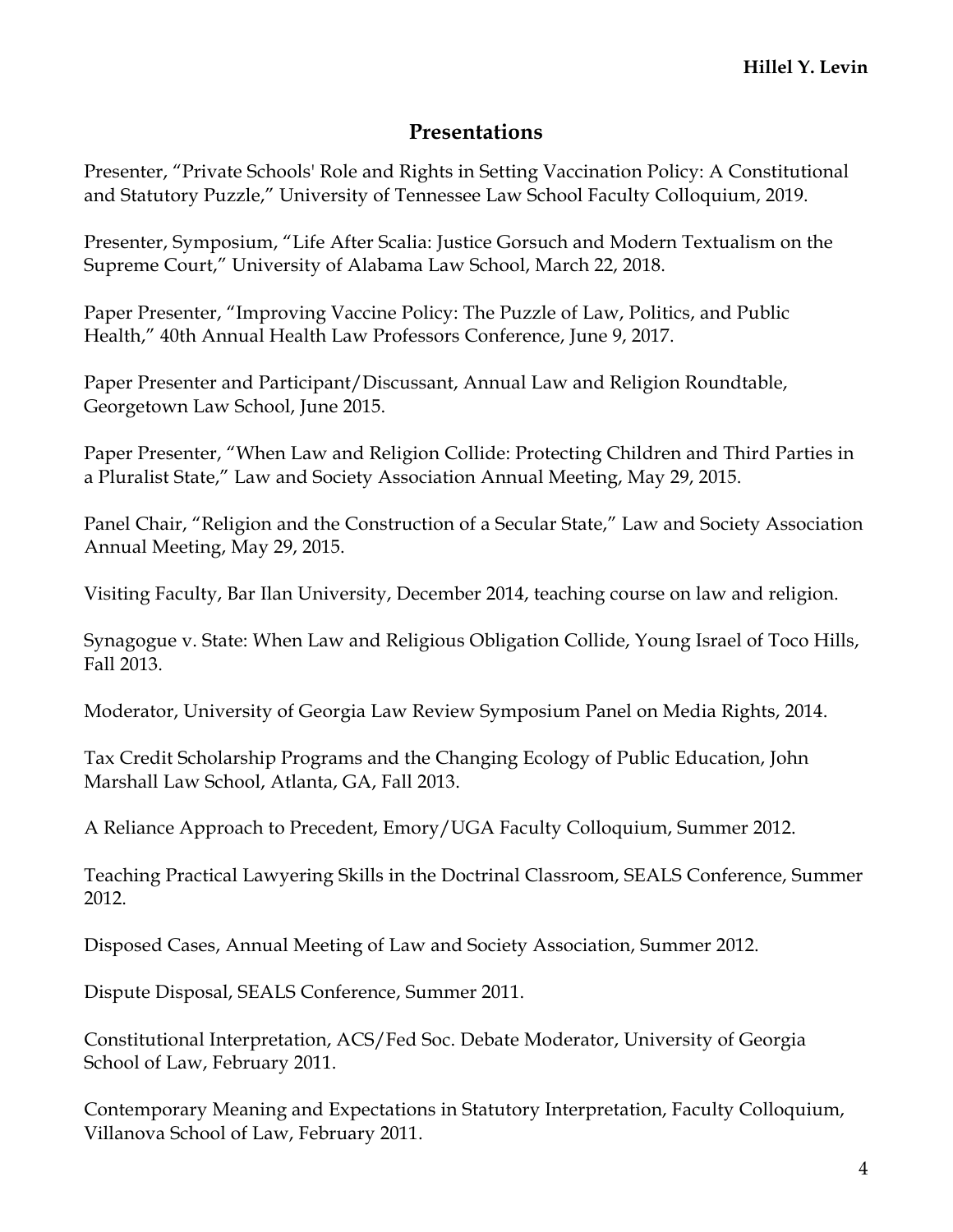Introduction to U.S. Federal Civil Procedure for Foreign Judges and Lawyers, University of Georgia School of Law and Institute of Continuing Judicial Education, December 8, 2010.

Contemporary Public Meaning in Statutory Interpretation and Application, Emory/UGA Law Schools Works-in-Progress Meeting, July 2010.

Contemporary Public Meaning in Statutory Interpretation and Application, Prawfsfest!, Brooklyn Law School, July 2010.

Conflicts and the Shifting Landscape Around Same-Sex Relationships, Symposium, San Diego, CA, March 2010.

Testimony concerning constitutionality of Georgia HB 1345, "Georgia Kosher Food Consumer Protection Act," March 15, 2010.

Synagogue and State, Limmud Atlanta, Winter 2010.

Synagogue and State: The Challenge to Kosher Laws and the Implications for the Jewish Community, Young Israel of Toco Hills, Fall 2010.

Iqbal's Plausibility Standard: Where It Came From and Where It Takes Us, Lumpkin Inn of Court, Atlanta, Georgia, Fall 2010.

Resolving Interstate Conflicts Arising from Same-Sex Non-Marriage, Faculty Workshops: University of Florida, Fall 2009; Georgia State University College of Law, Spring 2010.

Why Do Judges Disagree? An Introduction to Theories of Interpretation, Street Law seminar for high school teachers, Atlanta, Georgia, March 2009; February 2010.

Choice of Law in the Courts, Guest Lecturer, Stanford Law School, Stanford, California, November 2007.

Are Juries Undereducated?, Law and Society Association Annual Meeting, Las Vegas, Nevada, June 2005.

## **Media**

Hillel Y. Levin, Disentangled Marriage Means Religious Freedom, Atlanta Journal Constitution, April 16-17, 2016.

Hillel Y. Levin, Stay Out of It, Tablet Magazine, May 22, 2012.

Hillel Y. Levin, Supreme Court Ducked the Issue, Atlanta Journal Constitution, July 9, 2009.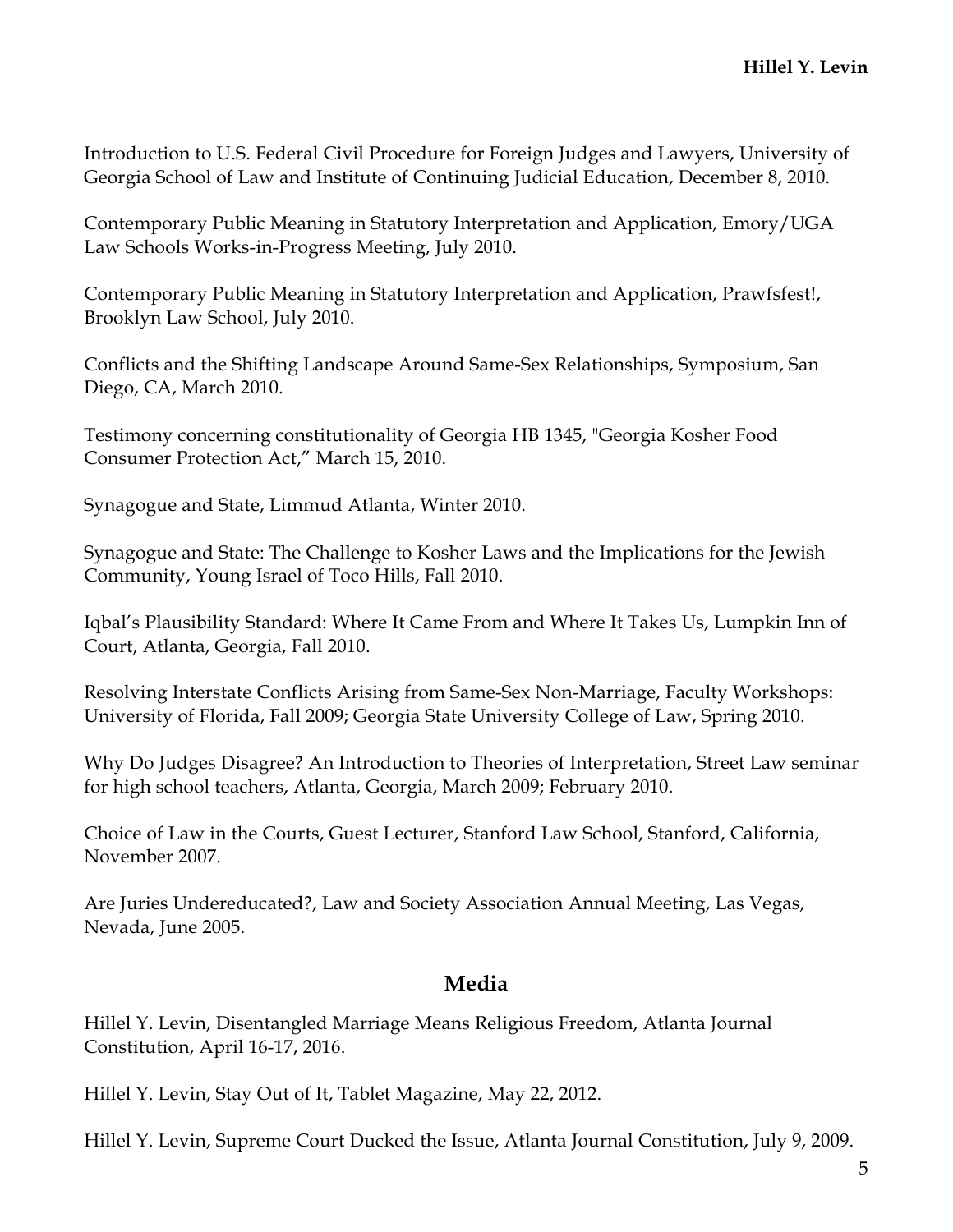Interviewed by 1340 WGAU regarding Ricci v. DeStefano and Supreme Court nominations.

Hillel Y. Levin, Marriages, Civil Unions Collide in Court, Hartford Courant, Jan. 15, 2008.

Hillel Y. Levin, Same-Sex Marriage is Not a Religious Issue, The Jewish Week, 2004.

Hillel Y. Levin, Ban on Foreign-Born Presidential Candidates is Unfair—to Native-Born Americans, New Haven Register, 2003.

#### **Service**

Chair, MSL in Atlanta Committee Standard 310 *Ad Hoc* Committee Director of Georgia Law in Atlanta; University Review Committee, Disability Resource Center & University Testing; Chair, Dean's Committee on Distance Learning Initiatives; Chair, Dean's Committee on Project Atlanta; Advisory Board, Education Law and Policy Review; Member, Education Law Consortium; Faculty Affiliate, Education Law & Policy Program; Member, Legal Committee of ACLU of Georgia; Developed Externship Opportunities for Students Among Georgia Supreme Court, Georgia OLC, Georgia Agencies, Non-Profits, and More; Academic Affairs Committee; Master of Law Program Development Committee; Faculty Seminars Committee; Advisor, Education Law Student Association; Promotion and Tenure Committees; Furlough Fund Group; Practical Lawyering Seminar; Critical Race Theory Faculty Reading Group; Student Plagiarism panel; Inn of Court Speaker; Presentations on U.S. Civil Procedure to Brazilian Judges (Dean Rusk Center and ICJE); Moot Court Judge and Coach; Secretary, AALS Section on Interpretation (2009-10).

## **Other Employment and Experience**

**Robinson & Cole LLP** Litigation Associate, 2004-2006

**Yale University**